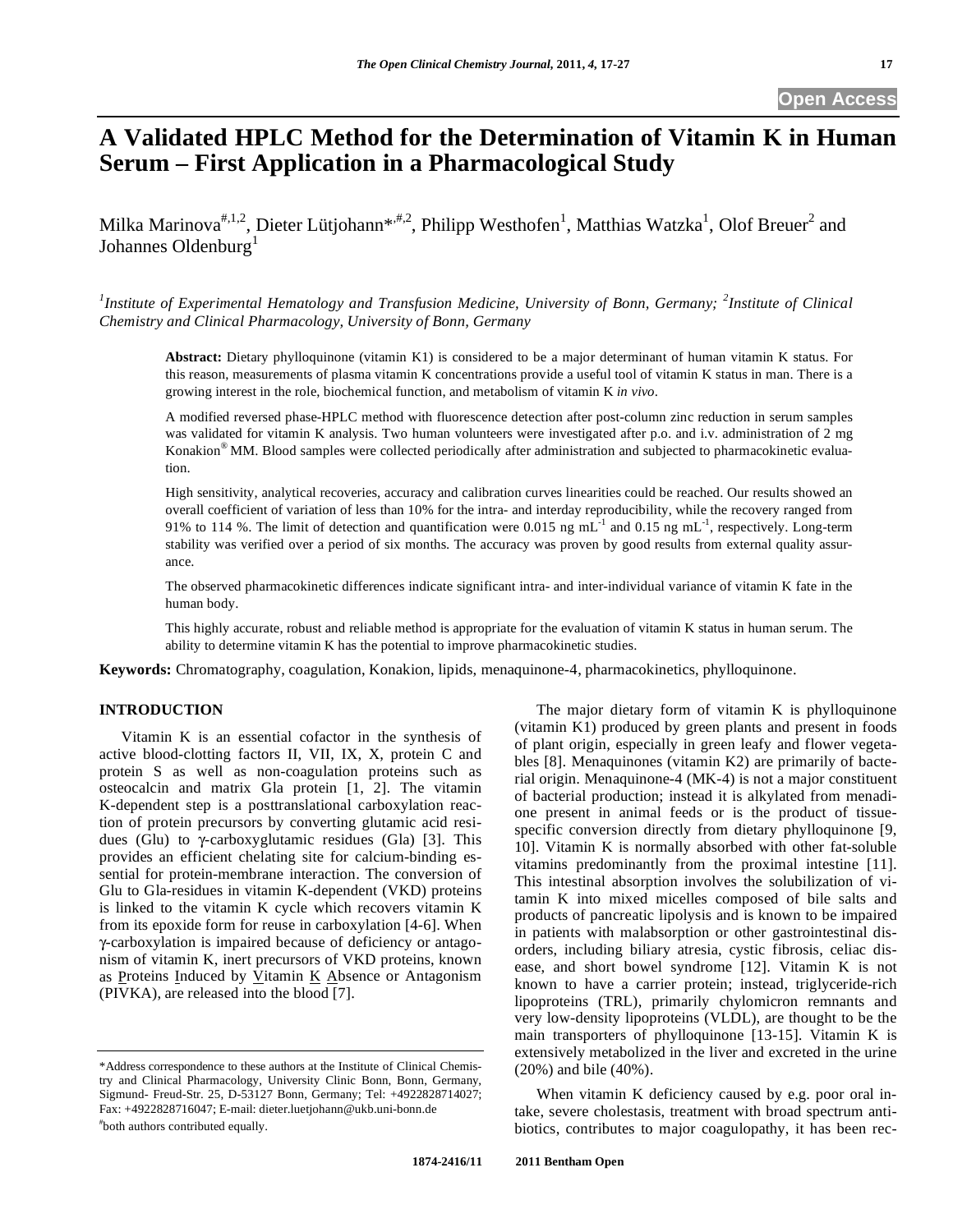ommended to supplement vitamin K1, while the administration route of choice depends on the patient´s clinical situation. The commonly prescribed formulation of vitamin K1 is Konakion® (F.Hoffmann-La Roche Ltd, Grenzach-Wyhlen, Germany), which contains its synthesized form phytomenadione solubilized in glucocholate-phosphatidylcholine mixed micelles (MM) [16, 17]. Konakion® MM can be administered orally, intramuscularly, and intravenously and is used for prophylaxis and therapy of vitamin K deficiency bleeding in newborns.

 Dietary phylloquinone is considered to be the major determinant of human vitamin K status. Hence, circulating phylloquinone concentrations in human plasma reflect dietary intake over the previous 24 h, and have high intra- and interindividual variation compared to other fat-soluble vitamins [18]. Less is known about the diet-plasma associations for menaquinones. For this reason, measurements of plasma phylloquinone concentrations provide one of several alternative useful indices of vitamin K status in man. Vitamin K serum determination is impeded due to the low phylloquinone concentration commonly found in plasma (0.3-2.7 nmol/L) [19], compared to other endogenous lipids. Plasma levels of menaquinone-4 are normally too low to be measured. In previous reports, electrochemical and fluorescence detection after post-column reduction has provided sufficient sensitivity and selectivity to enable phylloquinone analysis [20-22]. Our aim was to improve the sensitivity by modifying some steps so as to obtain a simple and fast method, suitable for the routine analysis of plasma or serum vitamin K. Validation evidence and quality assurance performance are also required in order to prove and warrant the practical applicability of the method for vitamin K serum determination. The first application of the HPLC method in a pharmacological study on the pharmacokinetics of vitamin K1 is also presented.

## **MATERIALS AND METHODOLOGY**

#### **Instrumentation**

 The isocratic HPLC system (VWR, Darmstadt, Germany) consisted of separation Hitachi modules with in-line vacuum degasser, L-2130 Pump, L-2200 Autosampler, L-2300 Column Oven and L-2485 Fluorescence Detector, all controlled by Elite LaChrom software (V.3.1.7.). A Nucleodur C18 Gravity column (3 mm i.d. x 100 mm length, 3 m particle size) was used for separation. During analysis the column temperature was maintained at 22°C, the autosampler temperature was kept at 15°C. A 10 cm long, postcolumn peek tubing was dry-packed with zinc powder (<150 micron, Sigma Aldrich, Hamburg, Germany) and connected between the analytical column and the fluorescence detector. A vortexer and a refrigerated centrifuge were used for liquidliquid extraction. The lipid compounds were separated using a solid-phase extraction vacuum manifold.

## **Reagents, Disposables and Standards**

 The analytical reagent zinc acetate (99.99%) was obtained from Sigma-Aldrich (Hamburg, Germany). Acetic acid was purchased from VWR International (Darmstadt, Germany). Solvents such as methanol, *n*-hexane, 2-propanol, ethanol, diethylether, and water were HPLC grade (LiChrosolv<sup>®</sup>) and were obtained from VWR (Darmstadt, Germany).

Disposable SPE Cartridges Chromabond®SiOH 3 mL/500 mg were supplied by Macherey-Nagel (Düren, Germany). Vitamin K, i.e. phylloquinone and menaquinone-4, with a purity of 99% were purchased from Sigma-Aldrich (Hamburg, Germany). The internal standard (ISTD) vitamin K1(25) [23] routinely used was obtained as a 10 mg/mL solution as a generous gift from Dr. Schurgers, University of Maastricht, the Netherlands. Konakion® MM 2 mg was purchased from Roche (Grenzach-Wyhlen, Germany).

#### **Preparation of Standards and Control Materials**

 All solutions and dilutions including K vitamins were prepared using 100% HPLC grade solvents and were shielded from UV light. All standards – vitamin K1, MK-4, K1(25) (ISTD) - were dissolved in 100% HPLC-grade 2-propanol to gain a concentration of 10 mg/mL. The purity of the stock solutions and authenticity of the compounds was confirmed by gas chromatography-mass spectrometry [24]. Stock solutions were further diluted with 2-propanol and working solutions of K1 and MK-4 were prepared at concentrations ranging from 0.0625 to 20 ng per absolute injection (10 calibration points). The primary stock solution of ISTD was 1000 ng/mL. Dilutions of the primary stock were prepared at concentrations ranging between 25 and 100 ng/mL. An appropriate amount of ISTD was added to the calibration solutions of K1 and MK-4 as well as to the samples for analysis to gain a final concentration of 0.5, 1 or 2 ng ISTD per absolute injection depending on the expected vitamin K concentration. Working standard solutions were stored at - 20°C and were stable for at least two months.

 A serum pool was obtained from at least six healthy volunteers and stored at -80°C before analysis. For validation studies and as qualifiers by performing vitamin K analysis, pool samples were enriched to increase the basal concentration of phylloquinone and MK-4 by 0.1, 1, 10 and 100 ng per absolute injection. Prior to performing the vitamin K determination assay, the internal standard was added to each serum sample.

## **Subjects, Study Design and Pharmaceutical Formulations**

 Blood samples were obtained by venipuncture from one female (30 yrs.) and one male (52 yrs.) healthy volunteer after vitamin K1 administration. The study was performed in conformance with the Declaration of Helsinki ethical guidelines as reflected in an *a-priori*-approval by the Local Ethic Committee of the Medical Faculty of the Rheinische Friedrich-Wilhelms University Bonn. Both probands were healthy according to medical history, physical examination and standard laboratory procedures. The subjects took no medication for 10 days prior to enrolment and during the course of the study. They were in a fasted state when Konakion® MM was administered. Ten hours after dosing, standardized food was served.

 Various pharmacokinetic parameters after two routes of administering Konakion® MM 2 mg were compared. The trial procedure started with a single oral intake of 2 mg Konakion® MM followed by a wash-out period of seven days and was continued with a single intravenous administration of the same dosage. The i.v. injection was carried out into a vein of one forearm, opposite to the one from which blood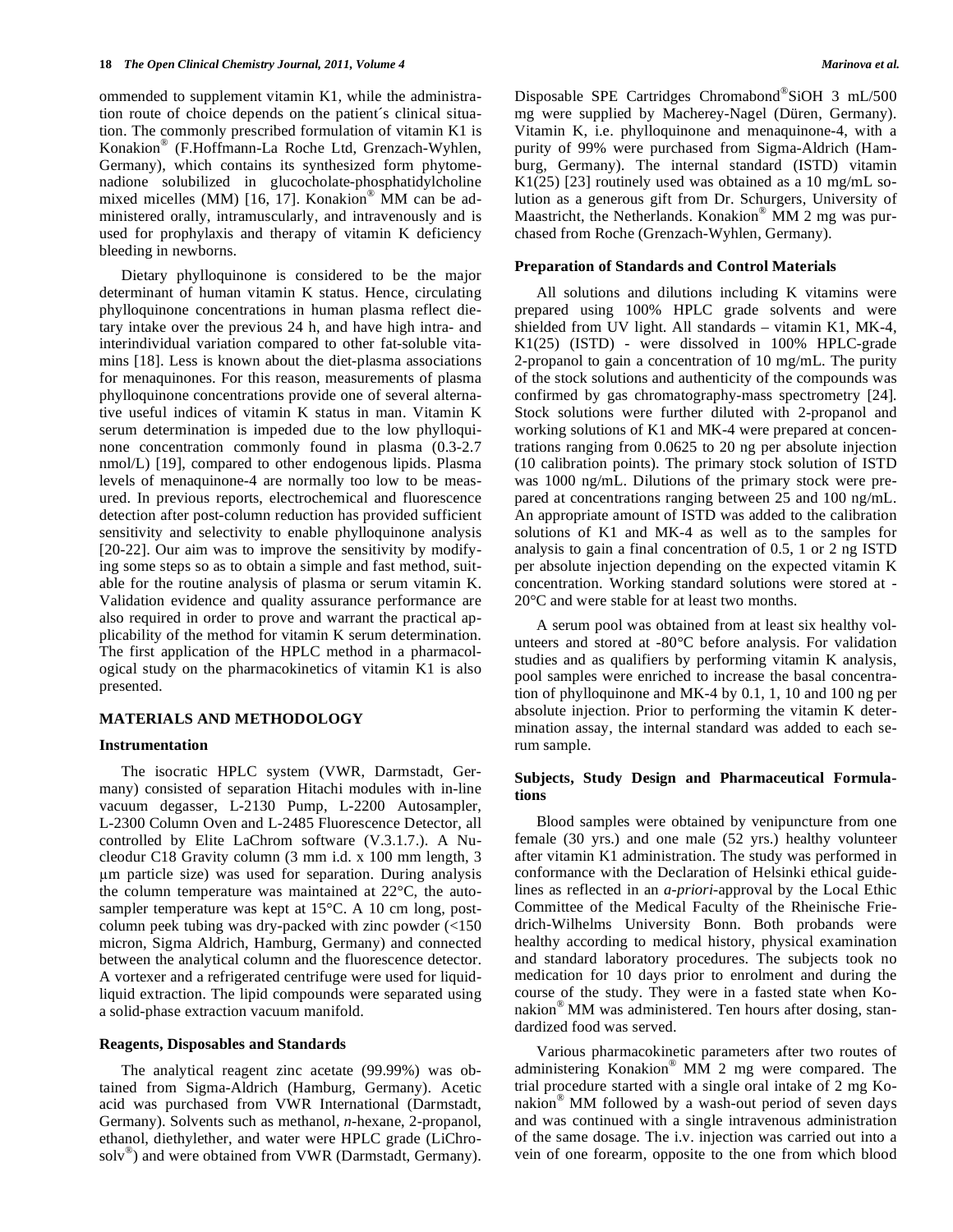samples were taken. Blood samples (à 7.5 mL) were collected into serum gel tubes (Sarstaedt, Nümbrecht, Germany) to 24 h upon p.o. and i.v. administration: at 1, 2, 2.5, 3, 3.5, 4, 4.5, 5, 5.5, 6, 6.5, 7, 7.5, 8, 9, 10, 24 hrs. after p.o. intake, and at 2, 5, 10, 20, 30, 40, 50 min. and at 1, 1.5, 2, 2.5, 3, 3.5, 4, 4.5, 5, 5.5, 6, 7, 8, 9, 10, 24 hrs. after i.v. injection. During the first ten hours blood was collected through a peripherous vein catheter. Serum was separated immediately by centrifugation at 2250 g for 10 min at 18°C and stored at - 20°C for around six months with no further freeze-thaw cycles prior to analysis. The samples were protected from light. The whole experiment was repeated after a time period of two years with the same two volunteers and under the same conditions as described above.

#### **Vitamin K Serum Determination Assay**

 Vitamin K compounds were extracted from serum by liquid-liquid extraction. Aliquots of 0.5 mL serum samples were transferred to a disposable glass centrifuge tube (16 x 100 mm) containing 0.5 mL bidestilled water. An appropriate amount of internal standard (0.5, 1 or 2 ng per absolute injection) was added. Two mL of ethanol were added to precipitate the proteins with brief agitation. After vortexing for 30 sec, 4 mL of *n*-hexane were added and the contents were mixed vigorously. Centrifugation at 1500 g (~3000 rpm) for 10 minutes at room temperature supported separation of the upper hexane layer from the lower aqueous-ethanolic layer and precipitated proteins. The upper hexane layer was quantitatively transferred to a disposable glass tube. The lower layer was additionally re-extracted with further 4 mL of hexane as described above. The upper organic layers were pooled and then evaporated to dryness under a gentle stream of nitrogen at 50°C.

 Isolation of the vitamin K fraction from lipid extracts was carried out by using solid phase extraction (SPE) system. SPE Sep-Pak<sup>TM</sup> silica cartridges (Chromabond® SiOH 3 ml/500 mg, Macherey-Nagel, Düren, Germany) were preconditioned with 9 mL of hexane (3 x 3 mL) in order to remove materials from the cartridge interfering otherwise with the vitamin K assay. The dried lipid extract was dissolved in 2 mL of n-hexane and pushed through the cartridge, the tube was rinsed with further 2 mL of hexane. Nine mL of hexane (3 x 3 mL) were drawn through each cartridge under vacuum to separate the hydrocarbon lipid fraction and the eluate was discarded. Retained vitamin K compounds were eluted with 9 mL (3 x 3 mL) of 3% (3/97, v/v) diethylether in hexane and collected in disposable glass tubes (16 x 100 mm). Eluates were evaporated to dryness under a stream of nitrogen at 50°C.

The dried vitamin K fraction was dissolved in 50  $\mu$ L 2propanol and transferred to  $200 \mu L$  glass vials for HPLC analysis. A volume of  $40 \mu L$  was injected onto the column *via* a valve injector. K vitamins, all in the nonfluorescent quinone forms, were separated by isocratic HPLC system on Reversed Phase-C18 column and were then converted to their fluorescent hydroquinone forms by post-column zinc reduction. The mobile phase contained, per litre, 880 mL methanol, 100 mL acetonitrile, 1.1 g zinc acetate, 10 mL acetic acid and 10 mL water. The flow rate was 0.8 mL/min and the detection wavelengths were 246 nm excitation, 430 nm emission.

#### **Method Validation and KEQAS Participation**

 The modified HPLC method for vitamin K analysis in serum samples with fluorescence detection after post-column zinc reduction was validated according to the guidances for Bioanalytical Method Validation [25, 26]. Fundamental parameters to ensure the acceptability of the method performance regarding specificity, selectivity, range of determination, linearity, accuracy, precision, reproducibility, and stability were assessed. To prove the acceptability of the method, analyses of blank propanolic samples without vitamin K and of pool serum samples containing only the endogenous vitamin K basal concentration as well as of pool serum samples spiked with K1 and MK-4 were conducted in sextuple. The serum pool was obtained from at least six healthy volunteers. Pool samples were enriched to increase the basal concentration of phylloquinone and MK-4 by 0.1, 1, 10 and 100 K1 and MK-4 ng per absolute injection. Prior to performing the vitamin K determination assay, an adequate amount of internal standard was added to each serum sample.

 Participation in the UK *Vitamin K External Quality Assurance Scheme* (KEQAS), coordinated by Drs. Harrington and Card at the Nutristasis Unit, The Centre for Haemostasis and Thrombosis, St. Thomas Hospital, London, permitted a comparison between the present assay and those already being used by other laboratories world-wide. Different robin round samples, covering a wide range of values within the range encountered in human serum or plasma were analyzed. The target for results was  $\pm 20\%$  deviation from the ALTM (*all laboratory trimmed mean* representing the target concentration) which was based on previous performance.

#### **Calculations and Statistical Evaluation**

 Linear regression, mean, and standard deviation (S.D.) were calculated by using Microsoft Excel 2007. The precision of the assay was defined as the coefficient of variation (CV) of at least six repeats. The limit of detection (LOD) and limit of quantification (LOQ) was based on signal-to-noise ratio. A signal-to-noise ratio of 3:1 was considered acceptable for estimating the LOD, wheareas the LOQ was based on signal-to-noise ratio of at least 10:1.

 Pharmacokinetic evaluation was carried out on the basis of the data from the experiments on vitamin K1 pharmacokinetics using WinNonlin (version 5.2.1, Pharsight Corp.) as a standard program. Noncompartmental analysis of the serum concentration *vs* time profiles after oral and intravenous administration of 2 mg Konakion® MM was done for both volunteers and both experiments. Serum concentration-time data of vitamin K1 was considered as the primary variable as well as the evaluation of pharmacokinetic parameters including *maximum serum concentration* (C<sub>max</sub>), *time of the maximum serum concentration* ( $t_{max}$ ), *area under the curve* (AUC), *bioavailabilty* (Fp.o.), *clearance* (CL), *volume of distribution at steady state*  $(V_{ss})$ *, terminal half-life*  $(t_{1/2})$ *.* Some of the main pharmacokinetic parameters could be directly taken from the data such as  $C_{\text{max}}$  and  $t_{\text{max}}$ . The area under the plasma concentration *vs* time curve from time zero extrapolated to infinity was calculated by:

$$
AUC = AUC_{0\text{-}t} + C_{last}/\,\lambda_z
$$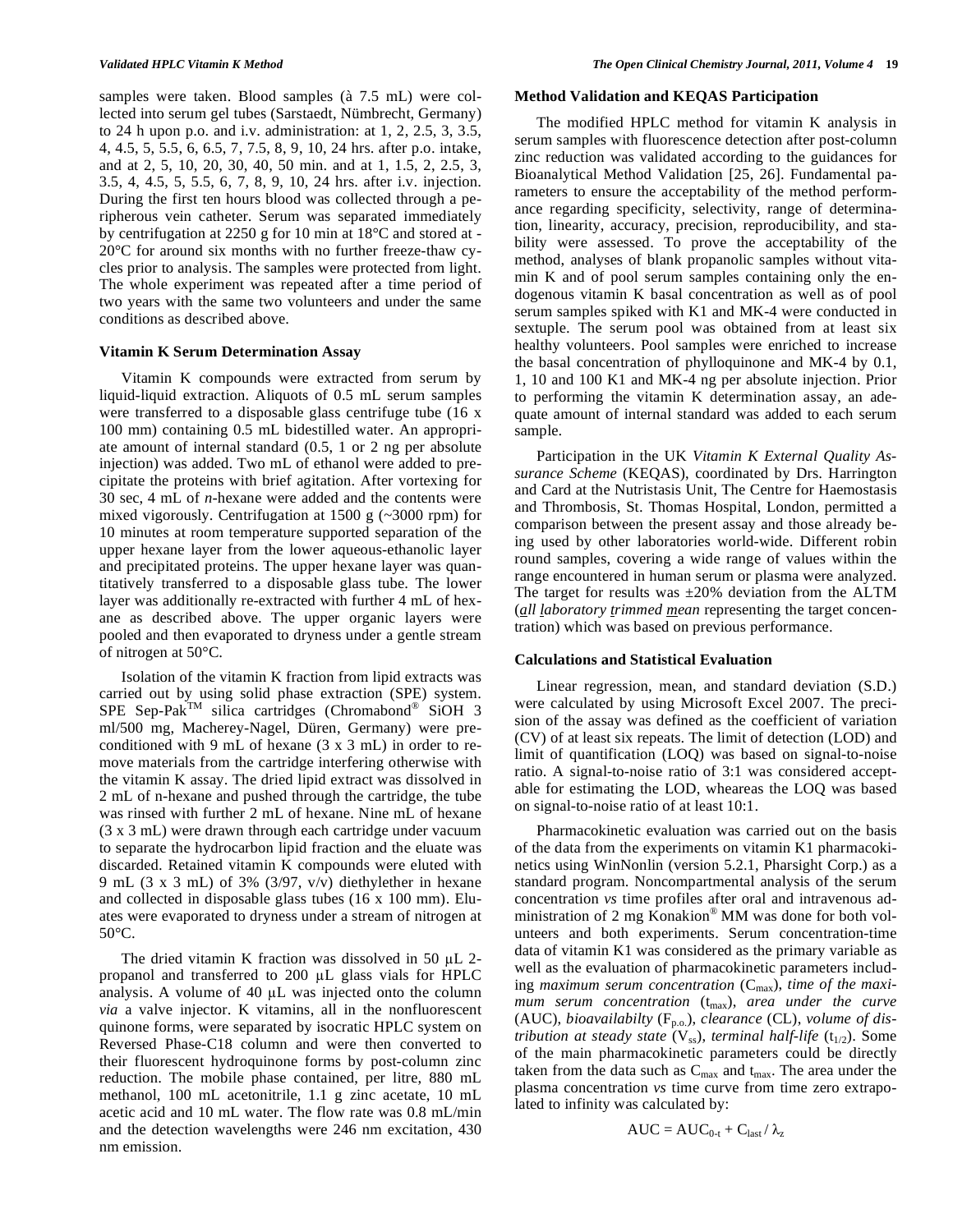$AUC_{0-t}$  is the area under the plasma concentration versus time curve from time zero to the last sampling time at which the plasma concentration is at, or above, the limit of quantification (LOQ). The calculation was performed by using the lin-log trapezoidal method. C<sub>last</sub> is the observed plasma concentration at the last sampling time at which plasma concentrations are at, or above, the LOQ.

The terminal (first-order) elimination rate constant  $(\lambda_z)$ was calculated from the slope of the terminal linear portion of the log concentration *vs* time curve by linear regression analysis.

 The volume of distribution at steady-state was calculated as:

$$
V_{ss} = MRT \times CL
$$

where MRT is the mean residence time calculated by  $AUMC_{i.v.}$  /  $AUC_{i.v.}$ , and  $AUMC_{i.v.}$  is the area under the first moment curve from zero extrapolated to infinity following intravenous administration. AUMC was calculated as:

$$
AUMC = AUMC_{0-t} + C_{last} x t_{last} / \lambda_{z} + C_{last} / \lambda_{z}^{2}.
$$

 The absolute bioavailability upon oral administration of Konakion® MM was calculated as:

 $F_{p.o.} = AUC_{p.o.} / AUC_{i.v.}$  x  $Dose_{i.v.} / Does_{p.o.}$  x 100%

 The systemic clearance was calculated according to the equation:

$$
CL = Does_{i.v.} / AUC_{i.v.}
$$

The terminal half-lives  $(t_{1/2})$  were calculated using the terminal elimination rate constant as:

$$
t_{1/2}=0.693/\lambda_z.
$$

 The plasma concentration values were corrected for endogenous vitamin K levels in each subject by subtraction of individual pre-dose value from all post-dose values. The plasma concentration was set to zero on some instances were such correction resulted in small negative values.

## **RESULTS**

## **Validation of the HPLC Method for Vitamin K Determination in Human Serum**

#### *Specificity, Selectivity*

 The modified HPLC method for vitamin K serum determination showed the ability to differentiate and quantify unequivocally vitamin K1 and MK-4 in presence of other compounds in biological samples. The retention time of K vitamins (HPLC) under particular conditions and their mass spectra (GC-MS) were considered to be reasonably unique to identify the different substances. An authentic HPLC chromatogram of a spiked serum extract containing vitamin K1, MK-4 and K1(25), the internal standard, is shown in Fig. (**1**). Both, K1 and MK-4 as well as the internal standard were clearly and precisely separated from each other. In addition, there were no interfering compounds found after the serum preparation for analysis. The authenticity of K vitamins was proved by GC-MS using full scan mode (50-600 m/z) [24]. Fig. (**2A-C**) presents the characteristic mass spectra specific for phylloquinone, menaquinone-4, and the internal standard K1(25), respectively.



**Fig. (1).** HPLC chromatogram of phylloquinone (K1), menaquinone-4 (MK4), and vitamin K1(25) (ISTD), FLU (Fluorescent signal intensity).

#### *Range of Determination*

## *Limit of Detection (LOD)*

 Determination of the signal-to-noise ratio was performed by comparing measured signals (abundance) from samples with the lowest concentration of an analyte with the abundance of the baseline in the surrounding of the vitamin K peak. A signal-to-noise ratio of 3:1 was considered acceptable for estimating the detection limit according to the guidelines. The LOD that could be distinguished from the absence of the substances reached  $0.015$  ng mL<sup>-1</sup> K1 and MK-4.

# *Limit of Quantification (LOQ), Lower Limit of Quantification (LLOQ)*

 The LOQ averaged to 0.0625 ng for both, K1 and MK-4 per absolute injection. The LOQ was based on signal-tonoise ratio of 10:1. LLOQ also met the required conditions since the analyte response at the LLOQ was at least 5 times the response compared to blank response and the analyte peak was identifiable, discrete, and reproducible with a precision of 20% and accuracy of 80-120%. The lowest standard on the calibration curve equal to 0.0625 ng K1 and MK-4 per absolute injection was accepted as the LLOQ.

## *Linearity and Quantification*

 Calibration curves were constructed by plotting the weight ratios of vitamin K to ISTD against the peak area ratios of vitamin K to ISTD. The curves were judged linear if the correlation coefficient  $r^2$  was  $> 0.99$  as calculated by the weighted linear regression. The concentrations of the calibration standards were back-calculated in order to confirm the suitability of the used calibration model of linear regression. At least four out of six non-zero standards including the LLOQ and the calibration standard at the highest concentra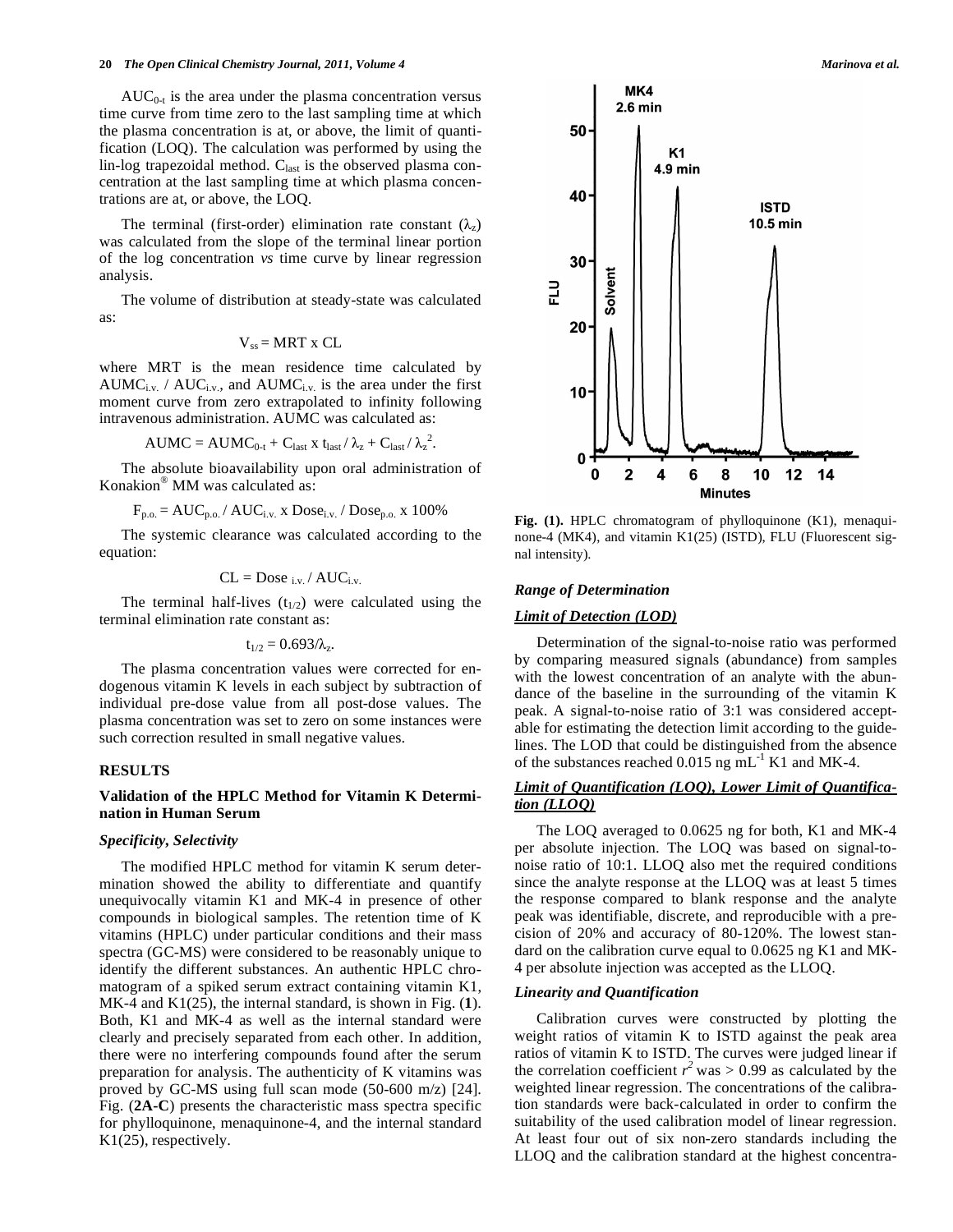A



**Fig. (2).** Full scan mass spectra of phylloquinone (K1) (**A**), menaquinone-4 (MK-4) (**B**), and vitamin K1(25) (ISTD) (**C**).

tion, showed a deviation of the interpolated concentrations of standards in the daily calibration curves of K1 and MK-4 within the acceptable range of 85-115% (80-120% for LLOQ). Two concentration ranges of vitamin K1 and MK-4 were used for quantification during validation analyses: *concentration range I* with calibration points 1-6 (0.0625, 0.125, 0.250, 0.500, 1 and 2 ng K1 and MK-4 per absolute injection), and *concentration range II* with calibration points 5-10 (1, 2, 5, 10, 15 and 20 ng K1 and MK-4 per absolute injection). Samples containing vitamin K concentration higher than 20 ng per absolute injection were further diluted to gain substance concentration in the range described above.

## *Accuracy - External Quality Assurance*

 Three batches each with three samples from the Vitamin K External Quality Assurance Assessment Scheme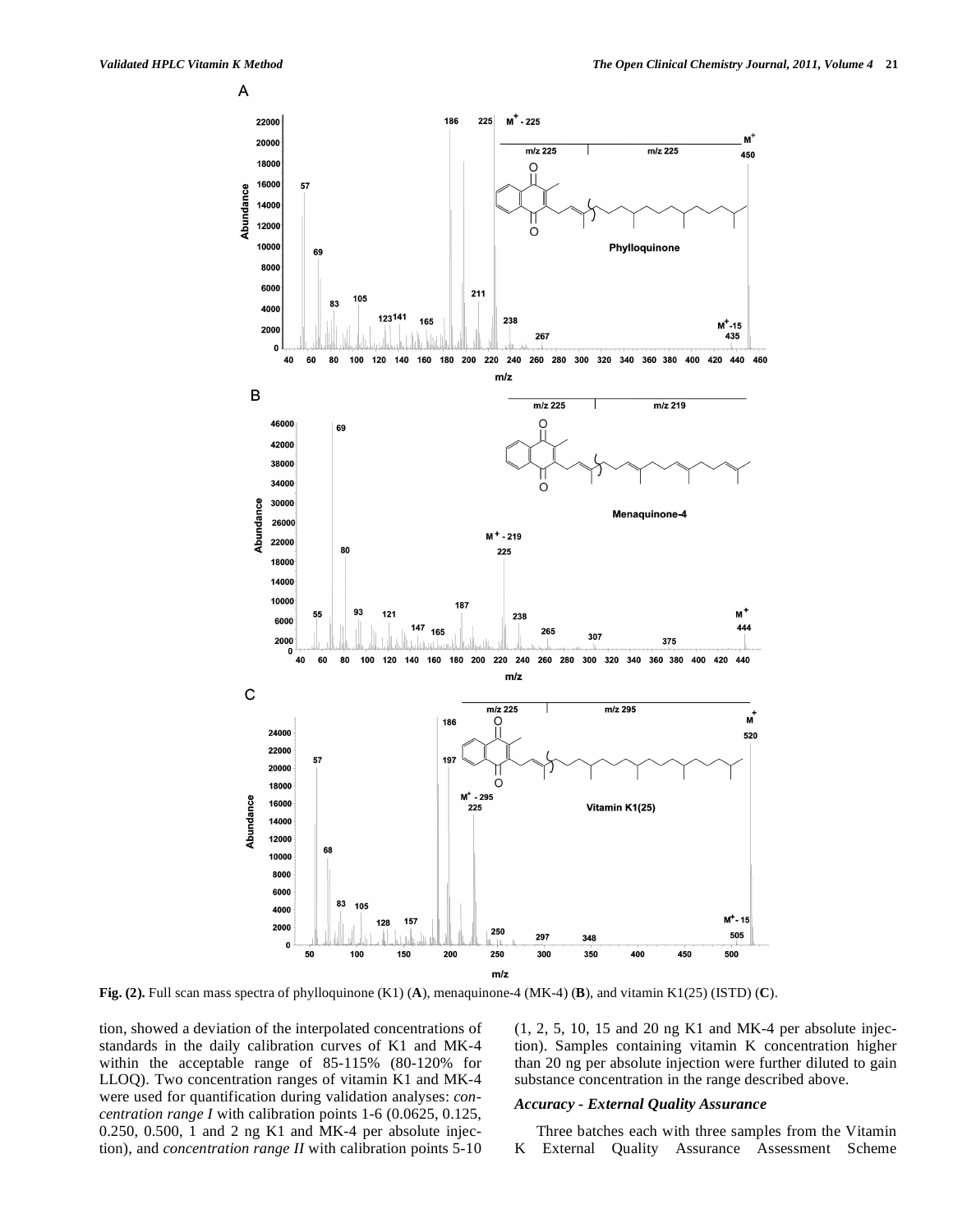(KEQAS) [27] were analyzed in 2010 in our laboratory without a knowledge of the other participants' results. Thereby, each batch contained two plasma samples and one ethanolic standard. Within KEQAS, the performance of participating groups was assessed by comparison of each group´s percentage absolute difference from the ALTM representing the target concentration, in consideration of the fact that there is no particular reference laboratory stated and no gold standard method for vitamin K analysis defined. The target standard deviation was 20% from the mean. In the overall inter-laboratory assessment for low and high vitamin K serum concentrations, our group achieved a deviation ranging between 1.0 and 1.5-fold from the ALTM.

#### *Precision, Recovery*

 To assess the *precision* and *recovery* of the method, six replicates per concentration for spiked serum samples were analyzed three times on the same day and once a day during three days within a week in order to determine the intra- and interday-reproducibility, respectively. The precision of the method at each concentration was calculated as the coefficient of variation (CV). The recovery was estimated by comparing analytical results for extracted samples at different concentrations with unextracted samples that represent 100% recovery. The precision determined at each concentration level did not exceed 15% of the CV except for the LLOQ, where it did not exceed 20% of the CV (Tables **1**, **2**). An overall mean for each examined concentration (n=6) and each intraday measurement (n=3, *batch I, II, III*) revealed a CV-value of  $5.8 \pm 2.7\%$  and  $8.5 \pm 2.9\%$  for K1 and MK-4, respectively. The intraday recovery averaged to  $102\pm9.3\%$  for K1 and 105±9.1% for MK-4 (Table **1**). The interday experiments resulted in a CV-value of  $4.6\pm2.1\%$  and  $6.1\pm3.7\%$  for K1 and MK-4, respectively, while the estimated interday recovery averaged to  $105\pm5.1\%$  for K1 and  $101\pm9.7\%$  for MK-4 across the different concentrations within the three days (Table **2**). These results enabled the consideration of the method for vitamin K determination in human serum as precise and good reproducible.

## *Internal Quality Assurance*

 Quality control was warranted by analyzing a batch of low, medium and high vitamin K concentration in each sequence of samples. A batch run was accepted and the data

| Intraday Reproducibility for Phylloquinone (Vitamin K1) and Menaquinone-4 (MK-4)<br>Table 1. |  |  |
|----------------------------------------------------------------------------------------------|--|--|
|----------------------------------------------------------------------------------------------|--|--|

| K1                                |                                              |              |     |     |              |     |      |                 | $MK-4$ |     |              |     |
|-----------------------------------|----------------------------------------------|--------------|-----|-----|--------------|-----|------|-----------------|--------|-----|--------------|-----|
| Batch <sup>a)</sup>               |                                              | $\mathbf{I}$ | III |     | $\mathbf{I}$ | Ш   |      | $\mathbf{I}$    | Ш      |     | $\mathbf{I}$ | Ш   |
| [ng/inj.]                         | $CV[%]^{b)}$<br>Recovery $[%]$ <sup>b)</sup> |              |     |     | $CV[%]^{b)}$ |     |      | Recovery [%] b) |        |     |              |     |
| 0.25                              | 3.9                                          | 2.9          | 2.0 | 106 | 107          | 105 | 6.7  | 7.2             | 9.4    | 89  | 90           | 105 |
|                                   | 2.4                                          | 1.5          | 4.1 | 99  | 92           | 86  | 7.1  | 2.6             | 6.9    | 90  | 98           | 90  |
| 10                                | 2.5                                          | 11.7         | 9.5 | 100 | 102          | 108 | 3.0  | 11.6            | 13.6   | 99  | 96           | 110 |
| $\frac{d\mathbf{x}}{d\mathbf{x}}$ | 4.4                                          | 5.0          | 5.8 | 95  | 98           | 95  | 4.6  | 3.6             | 5.9    | 100 | 97           | 98  |
| $\ast$ $\ast$                     | 5.5                                          | 4.2          | 7.9 | 101 | 106          | 108 | 8.8  | 4.6             | 9.2    | 112 | 114          | 113 |
| ***                               | 8.4                                          | 3.8          | 5.5 | 107 | 105          | 109 | 14.4 | 2.7             | 5.9    | 111 | 110          | 112 |

<sup>a)</sup>three runs within one day (*batch I-III*).<br><sup>b)</sup>mean of six replicates per concentration.

\*basal serum concentration  $K1 + 1$  ng/inj. K1 and MK-4.

\*\*basal serum concentration  $K1 + 10$  ng/inj. K1 and MK-4

\*\*\*basal serum concentration K1 + 100 ng/inj. K1 and MK-4.

#### **Table 2. Interday Reproducibility for Phylloquinone (Vitamin K1) and Menaquinone-4 (MK-4)**

| K1                  |                                 |              |     |     |              |              | $MK-4$ |                 |      |     |              |     |
|---------------------|---------------------------------|--------------|-----|-----|--------------|--------------|--------|-----------------|------|-----|--------------|-----|
| Batch <sup>a)</sup> | I                               | $\mathbf{I}$ | III |     | $\mathbf{I}$ | III          |        | $\mathbf{I}$    | III  | л   | $\mathbf{I}$ | Ш   |
| [ng/inj.]           | $CV[%]^{b)}$<br>Recovery [%] b) |              |     |     |              | $CV[%]^{b)}$ |        | Recovery [%] b) |      |     |              |     |
| 0.25                | 10.1                            | 4.8          | 4.9 | 109 | 97           | 105          | 4.9    | 7.7             | 3.4  | 92  | 95           | 89  |
| л.                  | 2.9                             | 4.2          | 5.2 | 96  | 105          | 100          | 2.7    | 6.8             | 11.6 | 86  | 89           | 88  |
| 10                  | 4.4                             | 3.2          | 7.6 | 104 | 100          | 100          | 9.9    | 2.8             | 13.6 | 95  | 94           | 109 |
| $\ast$              | 5.4                             | 5.9          | 4.6 | 107 | 106          | 114          | 9.7    | 7.3             | 3.8  | 109 | 102          | 109 |
| $\ast$ $\ast$       | 3.6                             | 2.8          | 5.8 | 113 | 112          | 105          | 11.2   | 2.0             | 1.8  | 109 | 113          | 112 |
| ***                 | 4.2                             | 1.4          | 1.3 | 105 | 108          | 103          | 4.2    | 2.4             | 3.8  | 105 | 99           | 114 |

a)one run per day (*batch I-III)* within a week.

b)mean of six replicates per concentration.

\*basal serum concentration  $K1 + 1$  ng/inj. K1 and MK-4.

\*\*basal serum concentration K1 + 10 ng/inj. K1 and MK-4.

\*\*\*basal serum concentration K1 + 100 ng/inj. K1 and MK-4.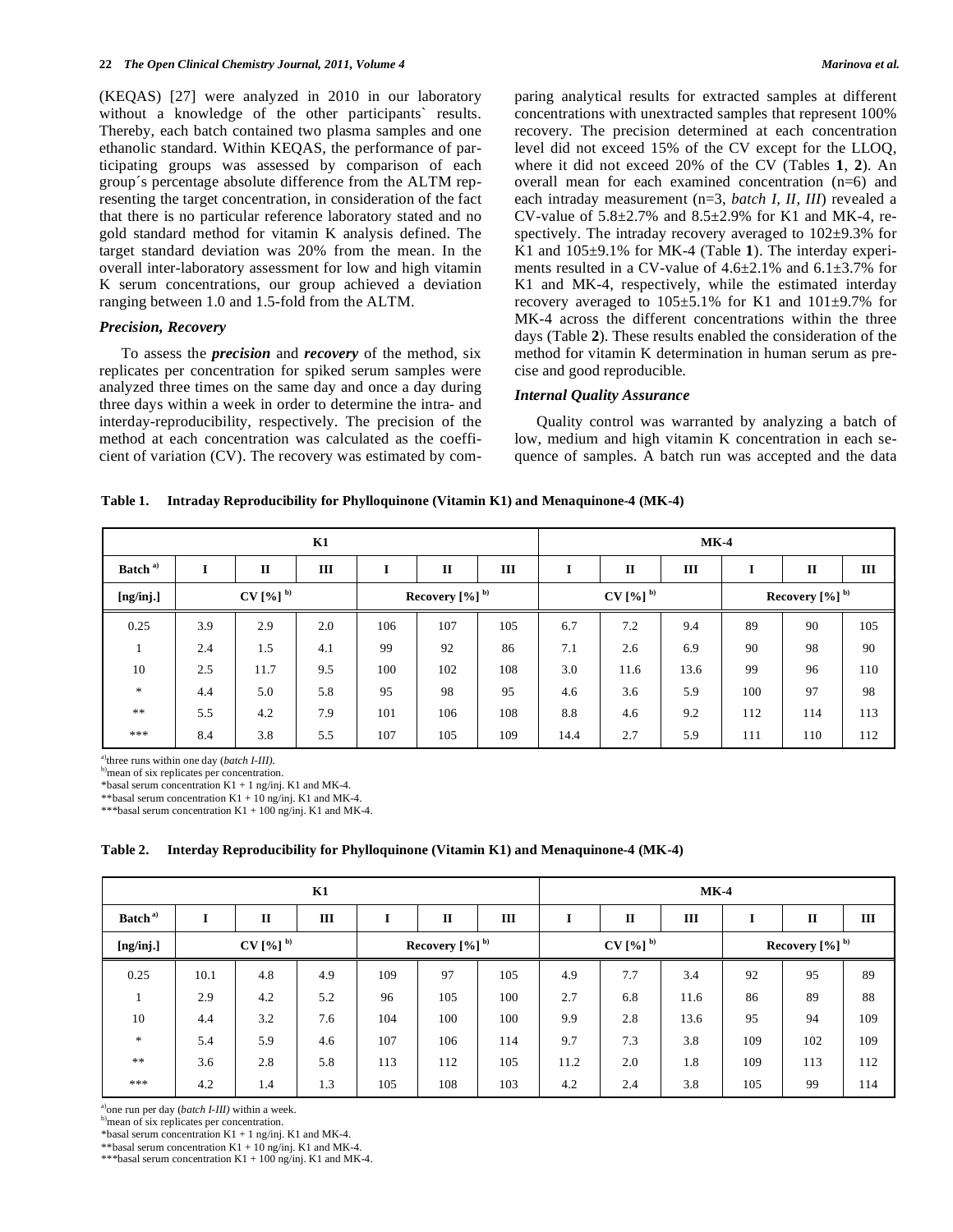underwent further analysis when the relative error did not exceed 15% (20% for LLOQ) for more than two-thirds of the samples.

## *Stability*

 Stability testing of K vitamins (MK-4, K1) was performed in serum and stock solution. For stability in serum, spiked serum samples were analyzed in triplicate. The substances of interest were considered stable if more than 85% were retained at the end of the study period; for the lowest and highest quantifiable concentration 80-120% recovery were accepted. CV values of lower than 20% were required. The *freeze and thaw stability* was determined after 3 refreeze and thaw cycles when three aliquots of the low and high concentration were stored at -80°C for 24 hours and thawed unassisted at room temperature. The samples were analyzed immediately on the third cycle and the corresponding results are shown in Table **3**. In testing *short-term stability*, three aliquots of each of the low and high concentrations were thawed at room temperature, kept at this temperature for five hours and analyzed (Table **3**). The *long-term stability* (Table **4**) at -80°C frozen human serum was determined by storing three aliquots of each of the low and high concentrations under the same conditions and periodic analysis over six months (*batches I-IV*: analysis immediately, after 1, 3 and 6 months storage at -80°C, respectively). The *stock solution stability* of K vitamins and the internal standard was evaluated by storing the solutions under defined conditions and subsequent analysis of the samples. The storage occurred at room temperature when exposed at daylight or kept in the dark for six hours, or samples were frozen at -20°C for six hours prior to analysis. The *post-preparative stability* was assessed over a period of 24 hours run time. Processed serum samples and stock solutions containing K1 and MK-4 were found to be stable at 10°C in the autosampler for at least 24 hours. CV and recovery values were within the acceptable range as stated above.

# **Pharmacokinetics of Konakion® MM after p.o. and i.v. Administration**

 Two human volunteers, one female (volunteer A) and one male (volunteer B), were investigated in this exploratory pharmacological study. Pharmacokinetic analysis after p.o. and i.v. administration of 2 mg Konakion® MM was performed for both participants. Fig. (**3A-D**) represents vitamin K1 serum concentrations, expressed on a logarithmic scale, *vs* time profiles, obtained after p.o. intake of 2 mg Konakion® MM in two experiments in a two-year follow-up for volunteer A  $(A_{1,p.o.}$  and  $A_{2,p.o.}$ ) and volunteer B  $(B_{1,p.o.}$  and B<sub>2,p.o.</sub>). Serum concentrations *vs* time profiles from both i.v. experiments are shown in Fig.  $(4A-D)$  for subject A  $(A_{1,i,v.})$ and  $A_{2,i,v}$ ) and subject B ( $B_{1,i,v}$  and  $B_{2,i,v}$ ). Measured phylloquinone concentrations varied between the volunteers as well as when both experiments were compared.

 Pharmacokinetic parameters obtained after i.v. and p.o. administration of 2 mg Konakion® MM to volunteer A and volunteer B in both experiments in a two-year follow-up are shown in Table 5. The maximum concentration  $(C_{\text{max}})$  and the time point of  $C_{\text{max}}$  ( $t_{\text{max}}$ ) of K1 serum concentration after oral and intravenous administration of Konakion® MM 2 mg were determined from the raw data.

In volunteer A,  $t_{\text{max}}$  amounted to 120 min for  $A_{1,p.o.}$  and to 135 min for  $A_{2,p.o.}$ . AUC was lower following p.o. administration as compared to i.v. administration, as is reflected by  $F_{p.o.}$  of 54% and 80% in the first and second experiment, respectively. Hence,  $F_{p.o.}$  was 1.5-fold higher when the

**Table 3. Freeze and Thaw (Three Cycles) and Short-Term (Five Hours) Stability of Phylloquinone (K1) and Menaquinone-4 (MK-4)** 

|            |      | <b>Freeze and thaw</b> | Short-term |                              |     |                       |                              |        |  |
|------------|------|------------------------|------------|------------------------------|-----|-----------------------|------------------------------|--------|--|
|            | K1   | $MK-4$                 | K1         | $MK-4$                       | K1  | $MK-4$                | K1                           | $MK-4$ |  |
| [ng/inj.]  |      | $CV[%]$ <sup>a)</sup>  |            | Recovery $[%]$ <sup>a)</sup> |     | $CV[%]$ <sup>a)</sup> | Recovery $[%]$ <sup>a)</sup> |        |  |
| 0.1        | 0.9  | 1.4                    | 91         | 81                           | 5.3 | 7.9                   | 92                           | 83     |  |
| 20         | 10.4 | 10.3                   | 117        | 111                          | 8.7 | 10.9                  | 112                          | 112    |  |
| $\ast\ast$ | 9.7  | 14.1                   | 87         | 90                           | 6.0 | 13.4                  | 89                           | 96     |  |

<sup>a)</sup>mean of three replicates per concentration.

\*\*basal serum concentration K1 + 10 ng/inj. K1 and MK-4.

| Table 4. |  | Long-Term (Six Months) Stability of Phylloquinone (K1) and Menaquinone-4 (MK-4) |  |
|----------|--|---------------------------------------------------------------------------------|--|
|          |  |                                                                                 |  |

| K1                  |      |              |     |      |                 |             |     |              |      | $MK-4$ |     |                 |     |             |     |     |
|---------------------|------|--------------|-----|------|-----------------|-------------|-----|--------------|------|--------|-----|-----------------|-----|-------------|-----|-----|
| Batch <sup>a)</sup> |      | п            | Ш   | IV   |                 | $\mathbf H$ | Ш   | IV           |      | п      | Ш   | IV              |     | $\mathbf H$ | Ш   | IV  |
| [ng/inj.]           |      | $CV[%]^{b)}$ |     |      | Recovery [%] b) |             |     | $CV[%]^{b)}$ |      |        |     | Recovery [%] b) |     |             |     |     |
| 0.1                 | 0.9  | 5.2          | 2.9 | 2.1  | 91              | 92          | 103 | 84           | 1.4  | 6.5    | 5.5 | 2.6             | 81  | 85          | 82  | 81  |
| 20                  | 10.4 | 3.5          | 1.7 | 3.5  | 117             | 96          | 107 | 88           | 10.3 | 5.1    | 1.3 | 7.6             | 111 | 96          | 103 | 85  |
| $**$                | 9.7  | 3.4          | 4.7 | 16.1 | 87              | 96          | 81  | 99           | 14.1 | 3.4    | 2.4 | 12.8            | 80  | 98          | 86  | 107 |

<sup>a)</sup>analysis immediately, after 1, 3 and 6 months storage at -80°C (*batches I-IV*). <sup>b</sup>)mean of three replicates per concentration.

\*\*basal serum concentration  $K1 + 10$  ng/inj.K1 and MK-4.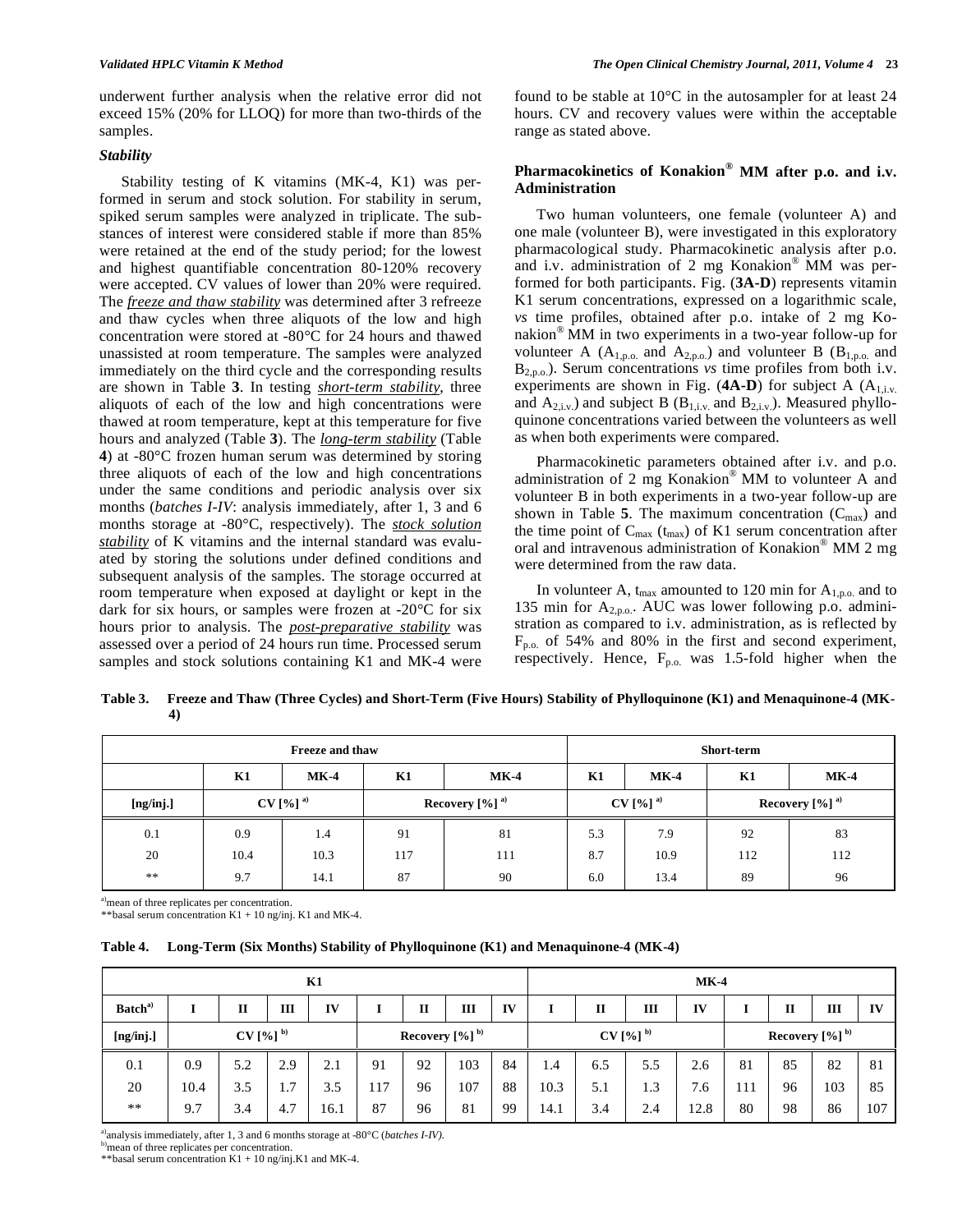

**Fig. (3). A-D.** Serum concentration (log scale) *vs* time profiles of vitamin K1, obtained from two volunteers **A** and **B** following p.o. administration of Konakion® MM 2 mg in two experiments in a two-year follow-up.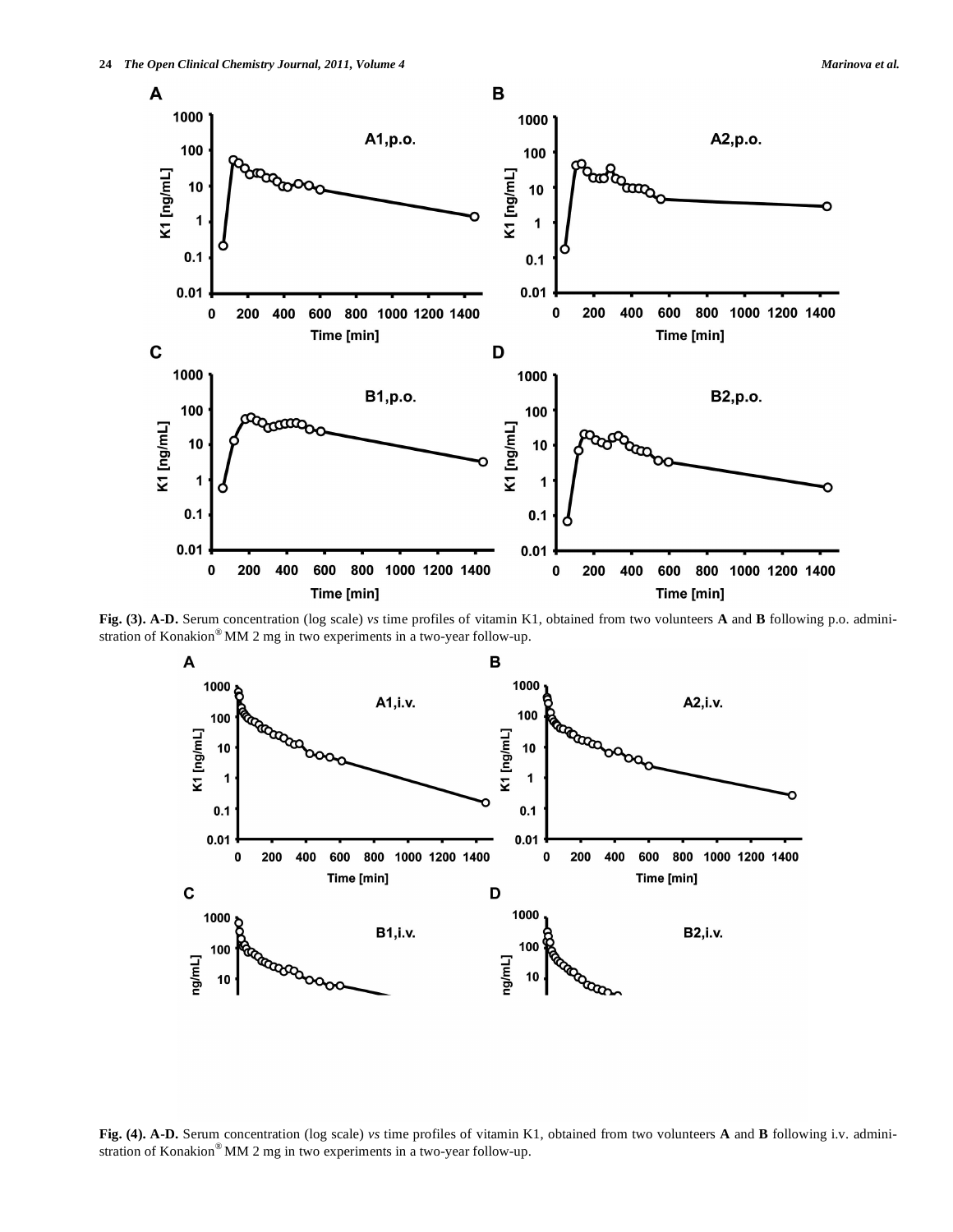**Table 5. Pharmacokinetic Parameters Obtained After i.v. and p.o. Administration of Konakion® MM, 2 mg Vitamin K1 (Phytomenadione), to Volunteer A and Volunteer B in Two Experiments in a Two-Year Follow-Up** 

| volunteer A                             |                       | i.v. vitamin K1       | p.o. vitamin K1              |                                |
|-----------------------------------------|-----------------------|-----------------------|------------------------------|--------------------------------|
|                                         | $A_{1,i.v.}$          | $A_{2,i.v.}$          | $A_{1,p.o.}$                 | $A_{2,p.o.}$                   |
| $t_{max}$ [min]                         |                       |                       | 120                          | 135                            |
| $C_{\text{max}}$ [ng mL <sup>-1</sup> ] |                       |                       | 53                           | 46                             |
| AUC [ng $h$ mL $^{-1}$ ]                | 438                   | 294                   | 237                          | 234                            |
| $F_{\text{p.o.}}\left[\%\right]$        |                       |                       | 54                           | 80                             |
| $\rm V_{ss}\left[ L\right]$             | 10                    | 17                    |                              |                                |
| $CL*$ [mL min <sup>-1</sup> ]           | 76                    | 113                   | 140                          | 142                            |
| $t_{1/2}$ [min]                         | 175                   | 215                   | 323                          | 386                            |
| volunteer B                             | $\mathbf{B}_{1,i.v.}$ | $\mathbf{B}_{2,i.v.}$ | $\mathbf{B}_{1,\text{p.o.}}$ | $\mathbf{B}_{2,\mathbf{p.o.}}$ |
| $t_{max}$ [min]                         |                       |                       | 210                          | 150                            |
| $C_{\text{max}}$ [ng mL <sup>-1</sup> ] |                       |                       | 59                           | 21                             |
| AUC [ng $h$ mL $^{-1}$ ]                | 479                   | 220                   | 464                          | 116                            |
| $F_{p.o.}$ [%]                          |                       |                       | 97                           | 53                             |
| $\rm V_{ss}\left[L\right]$              | 12                    | 15                    |                              |                                |
| $CL*$ [mL min <sup>-1</sup> ]           | 70                    | 152                   | 72                           | 287                            |
| $t_{1/2}$ [min]                         | 231                   | 201                   | 316                          | 255                            |

**\*** CL/F following oral administration.

experiment was repeated after two years. Similar changes in comparison with the first experiment were noted for  $V_{ss}$  (1.7) fold higher), CL (1.5-fold higher), and the terminal half-lives (1.2-fold longer for both i.v. and p.o.).

In Volunteer B,  $t_{\text{max}}$  amounted to 210 min for  $B_{1,p.o.}$  and 150 min for  $B_{2,p.o.}$ . As opposed to subject A,  $F_{p.o.}$  in subject B was 1.6-fold lower when the experiment was repeated after two years. Changes in comparison with the first experiment were also seen for  $V_{ss}$  (1.3-fold higher), CL (2.2-fold higher), and terminal half-lives (1.2-fold shorter for both i.v. and p.o.).

#### **DISCUSSION**

## **Bioanalytical Method Validation of Vitamin K1 and MK-4 Serum Determination**

 The modified HPLC method for vitamin K analysis in serum samples with fluorescence detection after post-column zinc reduction was validated according to the guidances for Bioanalytical Method Validation [25, 26] of the International Conference of Harmonization. The main purpose was to investigate the utility of the method to simultaneously define the kinetics of vitamin K1 and measure the extent to which oral doses are absorbed.

 A number of HPLC assays using various detection systems have been reported. These include UV [28, 29], electrochemical [28, 30], electrofluorimetric [28], mass spectrometric [31] and postcolumn chemical reduction with fluorescence detection [20, 32, 33]. The latter technique has been shown to be inherently selective, sensitive, and reproducible[20, 32]. Postcolumn chemical reduction of K vitamins is usually achieved by using a zinc reducer systemmetallic/ionic zinc [20, 32, 33]. This system suffers from an impediment upon exhaustion of the supply of zinc in the reducer column. The shrinking zinc particles pass through the reducer column frits that limits the useful life of the reducer column and releases damaging particles into the HPLC system, leading to baseline shifts. In our experience, the zinc reducer column had to be replaced after every batch run of 40 samples to maintain optimal reduction and chromatographic performance which was proved to be sufficient for our purpose of use regarding pharmacokinetics of vitamin K1 within 24 hours after single-dose administration. The method was used for analysis of up to 40 serum samples during a day and shows additionally the versatility by working with human serum or plasma as well as with organic tissues. The reported methods for the extraction of vitamin K from plasma or serum are labor intensive, all requiring multiple extraction procedures to remove lipophilic interferences. The single solid-phase extraction procedure for sample cleanup and concentration of vitamin K compounds, including the internal standard  $K1(25)$ , showed good effectiveness with no interference from impurities and endogenous compounds. The internal standard is a structural analog of phylloquinone [20, 32] and not present in biological material. The phylloquinone and menaquinone-4 peaks and that of internal standard were well separated during chromatographic analysis from matrix signals both in serum or plasma. The identity of the analyte was confirmed by the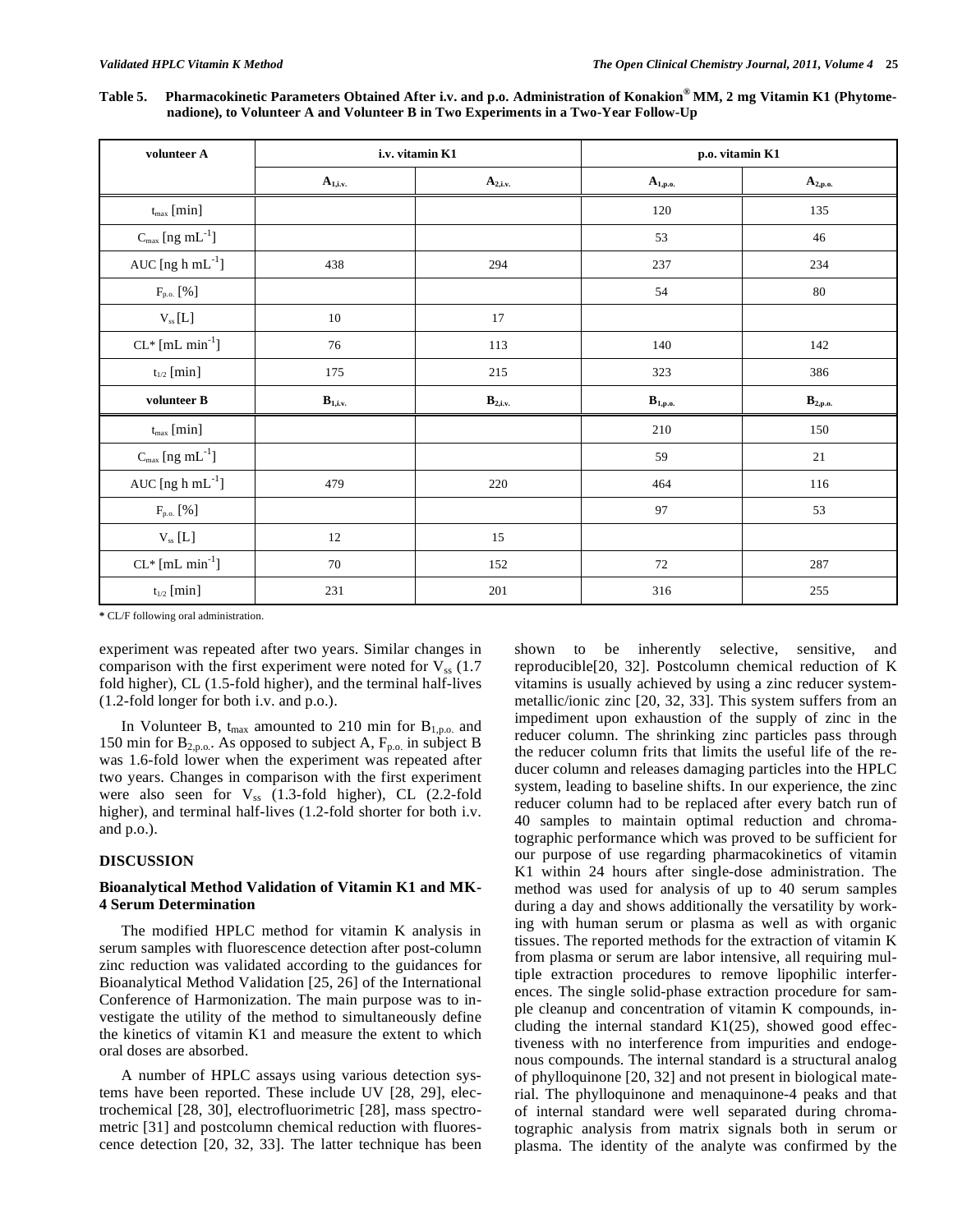tests mentioned above. Intra- and interday repeatability was adequate as well as recovery testing. For the serum, a limit of detection of 0.03 nmol/L (0.015 ng/mL) was found, which indicates about 3-fold higher sensitivity compared to assays, previously reported [20, 30, 32-34].

 The method fulfilled all analytical standard criteria. It provided high specificity for K vitamins that could be directly detected without conversion to other derivatives. We examined recovery and accuracy using pool serum. Each peak of the vitamin K analogs was clearly resolved as a single peak within a separation time of 20 minutes. These results proved the system to be reliable and reproducible for the measurement of serum vitamin K. The reliability of the HPLC method was evaluated based on the variation in retention times. The relative standard deviation, calculated from retention times obtained from over 40 injections, proved to be less than 1% for all compounds, indicating good chromatographic stability. The assay provides a rapid and relatively easy-to-use approach to the quantification of vitamin K analogs in human serum without compromising assay sensitivity and shows good reproducible results within the acceptable ranges regarding each particular validation parameter.

 To prove and warrant the practical applicability of the method for vitamin K serum determination described as *External Quality Assurance*, our laboratory participated in robin-round tests. Our results, compared to the corresponding KEQAS consensus means, were indicative of good to very good performance. To what extent the other participating groups basically yield low- or high-leaning values, depended in the main on the used method for vitamin K analysis.

#### **First Application of the HPLC Method in a Pharmacological Study on the Pharmacokinetics of Vitamin K1**

 As first application of the HPLC method for vitamin K serum determination served analysis of samples from an exploratory study on the pharmacokinetics of vitamin K1. We are aware of the limitation of these preliminary results due to the low number of participants.

 There are only a few reports about direct measurements of serum concentrations of vitamin K after oral, intravenous or intramuscular single-dose administration [35-39]. As soon as sensitive analytical methods for vitamin K determination were introduced [28-29, 32-33], information on the kinetics of phylloquinone became available. The methods showed sufficient sensitivity to enable detection of vitamin K1 in pg  $mL^{-1}$  range and thus allowed profiling of phylloquinone levels for many hours to days after administration.

 Our study of the i.v. and p.o. pharmacokinetics of vitamin K1 as Konakion® MM 2 mg showed considerable differences between both repeated dosing occasions and between subjects. The pharmacokinetic results were indicative of intra- and inter-subject variability. The general shape of plasma concentration-time curves following p.o. (Fig. **3A-D**) and i.v (Fig. **4A-D**) administration remained similar during the two year interval although the systemic exposure in terms of Cmax and AUC showed changes. The i.v. plasma concentration-time curves showed a biexponential decline, suggesting a short initial distribution phase followed by an elimination phase. The curves obtained after p.o. route of administration showed an initial absorption phase with a roughly monoexponential decay after  $C_{\text{max}}$  was reached. However, there was also a second distinct maximum following  $C_{\text{max}}$  which is typical for substances undergoing enterohepatic circulation.

The mean clearance rate of 95 and 111 mL min<sup>-1</sup> for volunteer A and B, respectively, found in our experiments is within the range of those that were calculated from previous data of phylloquinone behavior upon injection which varied from 60 to 128 mL min<sup>-1</sup> [35, 40-42]. The corresponding mean terminal half-lives of 3.5 h after i.v. administration and 5.4 h after p.o. intake were also well comparable with previously published data [35]. Interestingly, phylloquinone serum half-lives in patients with severe acute liver disease were approximately two-fold longer than those found in subjects with normal hepatic function [38]. Furthermore, terminal half-lives of vitamin K1 in newborns were also considerably longer compared to adults [37].

 Oral administration of phylloquinone revealed substantial inter- and intra-individual variations in the bioavailability of this compound. Comparing both experiments, a considerable increase from 54% to 80% for volunteer A and a decrease from 97% to 53% for volunteer B was noted during the twoyear interval. The differences in volunteer B might have been caused by significant loss of body weight and change in life-style. Hence, observed differences may be explained by intra- and inter-individual variation in dietary intake, transport and uptake of vitamin K as well as in lipoprotein metabolism, especially regarding triglyceride-enriched lipoproteins (VLDL) [14, 43] and other determinants of vitamin K status. All these findings affirm the importance of standardizing trial procedures including co-medication when performing pharmacokinetic experiments.

## **CONCLUSION**

 We report on the validation of a highly sensitive, accurate, robust and reliable HPLC method for the determination of vitamin K serum concentrations. The ability to intrinsically quantify vitamin K in human serum has the potential to advance pharmacokinetic studies.

#### **ACKNOWLEDGEMENTS**

 The authors acknowledge Stefanie Jarmer for skillful technical assistance. The Clinical Study Support Center (CSSC) of the Institute of Clinical Chemistry and Clinical Pharmacology, University Clinics Bonn, Germany, was also acknowledged for its support.

## **CONFLICT OF INTEREST STATEMENT**

#### **Authors´ Conflict of Interest Disclosure**

 The authors state that there are no conflicts of interest regarding the publication of this article. Research funding played no role in the study design; in the collection, analysis, and interpretation of data; in the writing of the report; or in the decision to submit the report for publication.

#### **REFERENCES**

- [1] Shearer, M. J.; Vitamin, K. *Lancet,* **1995**, *345*(8944), 229-234.
- Shearer, M. J. Role of vitamin K and Gla proteins in the pathophysiology of osteoporosis and vascular calcification. *Curr. Opin. Clin. Nutr. Metab. Care,* **2000**, *3*(6), 433-438.
- [3] Furie, B.; Furie, B. C. Molecular basis of vitamin K-dependent gamma-carboxylation. *Blood,* **1990**, *75* (9), 1753-1762.